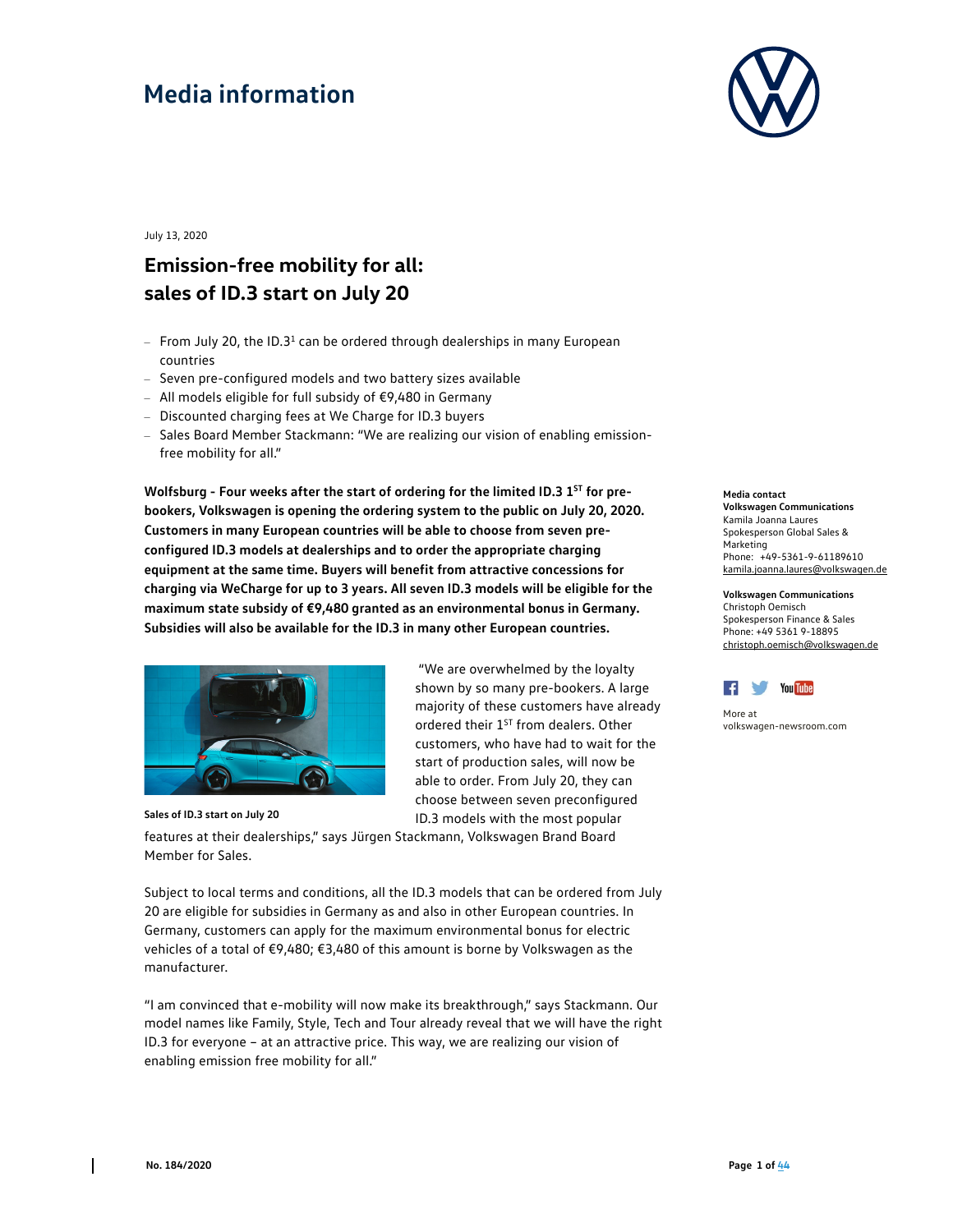

#### **Life - Style – Business – Family– Tech – Max**

These are six out of seven models which customers can order starting on July 20, available for delivery from October. They are based on the basic model ID.3 Pro Performance with a 58-kWh battery (net battery energy content) for a range of up to 420 km (WLTP2) with the 150 kW Performance rear-wheel-drive system. The drive system delivers a maximum torque of 310 Newton-meters for smooth acceleration from standstill to 60 km/h in just 3.4 seconds.

With delivery in October, customers will receive a free-of-charge update for the two outstanding digital functions AppConnect und and the distance feature of the augmented reality head-up display for the "Tech" and "Max" models in the first quarter of 2021. All models delivered in the first quarter of 2021 will already be equipped with all functions.

Without optional equipment, the ID.3 ProPerformance costs €35,574.95. Depending on the customer group, the preconfigured models offer the most popular equipment packages. Each model has a navigation system for range-optimized navigation, Adaptive Cruise Control and the "Comfort" telephony function with inductive charging on board.

The ID.3 "Life" for €37,787.72 is intended for customers looking for an economical entry-level product without sacrificing comfort. The comfort package includes steering wheel heating, seat heating and two additional USB-C ports.

For customers who emphasize style, there is the "Style" model for €40,946.04 with the major design package including matrix LED headlamps, LED tail lights with dynamic swiping function, and panoramic glass roof.

A typical all-rounder is the ID.3 "Business" with the small design package including matrix LED headlamps and tinted windows, comfort package and assistant package with rear-view camera and the "Keyless Access" locking system for €41,287.22.

The ID.3 "Family" offers considerable space, light and convenience with the major design package including matrix LED headlamps and large panoramic glass roof, the major comfort package with 2-zone "Air Care" air conditioning system and the assistant package with rear-view camera and "Keyless Access" for €42,305.87.

Technology fans will be thrilled by augmented and assisted driving in the ID.3 "Tech": with a major design package including matrix LED headlamps, major assistant package with Travel Assist, Side Assist and Emergency Assist as well as major infotainment package including Head-up Display and Premium Sound package for. €43,680.32

The ID.3 (Max) for  $\epsilon$ 45,680.32 offers a maximum of design, technology, sport and comfort, with all the equipment packages, an electric 12-way massage seat, progressive steering and DCC (Dynamic Cruise Control) on board.

 $\overline{\phantom{a}}$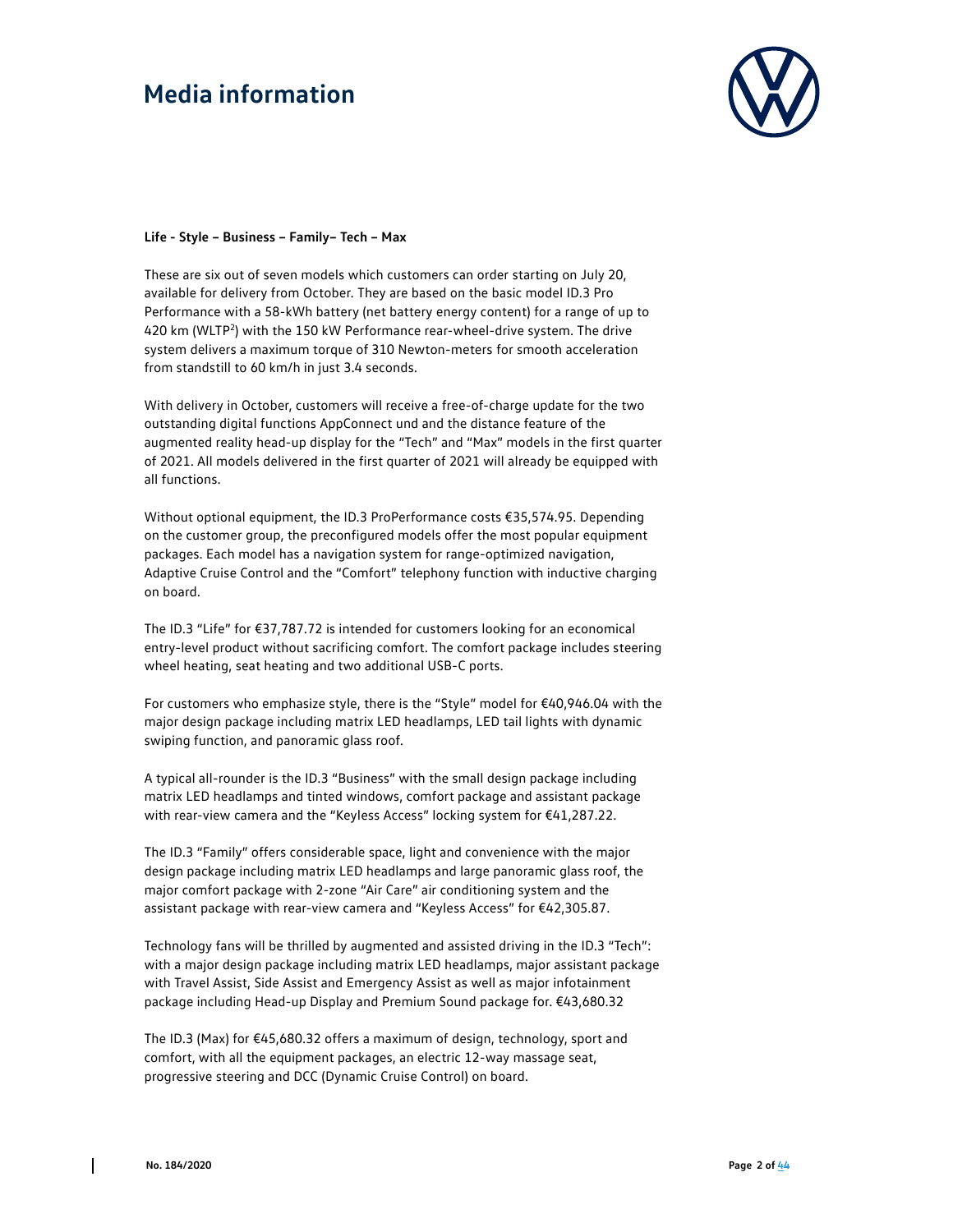

In addition to the seven pre-configured models, customers in Germany will also be able to order the two basic models ID.3 Pro Performance and ID.3 ProS, a four-seat model with a larger battery for a longer range.

### **Electric driving on long trips with the ID.3 "Tour" with a range up to 550km (WLTP)**

The 7<sup>th</sup> preconfigured model "Tour" can also be ordered starting on July 20. It is based on the four-seat ProS model that allows for a bigger battery (77 kWh net battery energy content) with a range of up to 550 km (WLTP) and 125kW DC charging, starting at €40,936.31.

The ID.3 "Tour", available for €48,432.44, is already equipped with all the features you would like to have on long journeys: Head-up Display and Sound package, matrix LED headlamps, comfort package, 12-way massage seat and assistant package with all driver assistance systems are all included, together with 19-inch aluminum wheels.

#### **Seven carbon-neutral models**

"The Zwickau plant is already ready for 100% e-mobility. For the ID.3, we are focusing production on the most popular battery variants and equipment levels. In addition, customers have a free choice of colors, exterior styling packages, wheel rims and interior equipment as well as other individual options such as a heat pump and the popular bicycle carrier preparation option," says Thomas Ulbrich, Volkswagen Brand Board Member for E-Mobility. "Thanks to the use of renewable energy for vehicle and battery production, the ID.3 has a neutral carbon balance."

### **VW Naturstrom for sustainable charging at home and We Charge concessions in Germany**

In time for the series launch, German customers will be able to conclude a contract for the supply of Volkswagen Naturstrom ®. Volkswagen generally recommends the use of power from renewable sources to ensure that the carbon footprint of the ID.3 remains low in the utilization phase. A wide range of ID. chargers and an all-in installation service can also be ordered via **Elli.** All seven ID.3 models have the rapid charging function on board. Depending on their country, customers will benefit for up to 3 years of the concessionary ID. We Charge tariff at no additional cost with full access to public charging stations in Europe, including the IONITY rapid charging network. On this network, vehicles can be charged for 55ct/kWh at up to 100 or 125kW for the ProS. For frequent drivers, the IONITY tariff model with a monthly fee of less than €10 and an attractive price of 30ct/kWh is certainly worth considering.

### **Investing billions in democratizing e-mobility**

Under its electric offensive, the Volkswagen brand is planning to offer electric vehicles in all of the main vehicle segments by 2022. Volkswagen is seeking to become the world market leader in e-mobility over the coming years and is therefore investing €33 billion throughout the Group up to 2024, €11 billion of which is earmarked for the

 $\mathsf{l}$